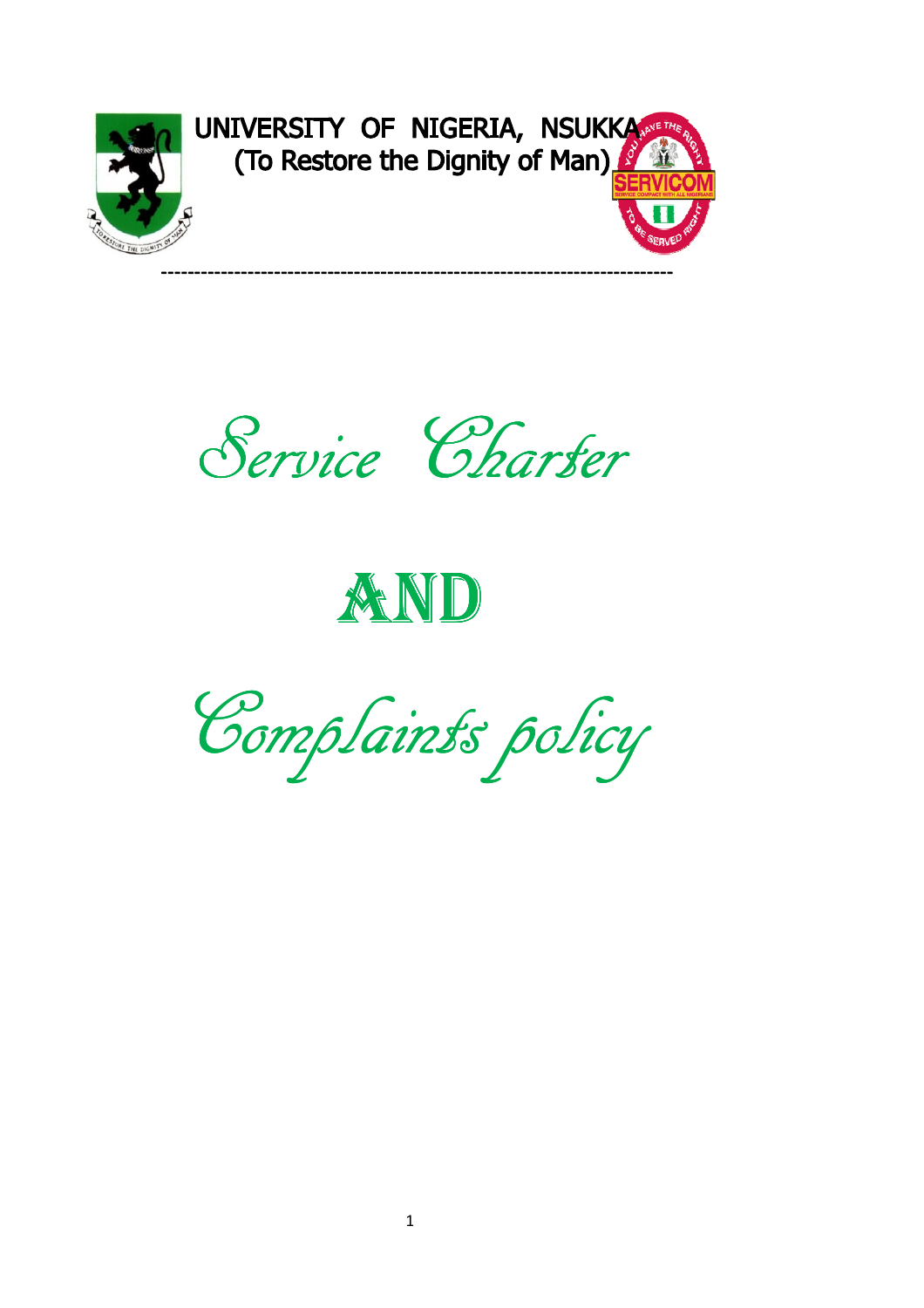#### 1.1 INTRODUCTION

The SERVICOM Unit in the University of Nigeria, Nsukka (UNN) is born out of a commitment to transform the University through a Customer-centred Service Delivery system aimed at satisfying customers' expectations of excellence in academic research, teaching and other related services. Thus, this is the Integrated Service Charter of UNN.

This Service Charter describes the services provided by the University and how it can be performed within specified and achievable time frames. Information on how our customers can register their complaints whenever there is service failure is equally contained in this document.

#### **2.1 ESTABLISHMENT**

The University of Nigeria, Nsukka was founded in 1955 as a regional university situated in Eastern Region. The institution was formally opened on  $7<sup>th</sup>$  October, 1960, and the University operates three major campuses at Nsukka, Enugu and Ituku-Ozalla. The University has 15 faculties and 101 academic departments.

#### **3.1 VISION STATEMENT**

To create a functional, globally competitive and research-focused University which is not just an Ivory Tower but responsive to the needs of the society while delivering world-class education and knowledge.

#### **4.1 MISSION STATEMENT**

To place the University of Nigeria, Nsukka in the forefront of research and development, innovation, knowledge transfer and human resource development in the global academic terrain, while promoting the core values which will ensure the restoration of the dignity of man.

#### **5.1 VALUE STATEMENT**

The University of Nigeria, Nsukka is committed to the following core values:

- Discipline
- Meritocracy
- Academic Freedom
- **Excellence**
- Creativity
- Professionalism
- Resourcefulness
- Team Work
- **Fairness**
- Efficiency
- Dedication
- Diligence
- Commitment
- Accessibility
- **Openness**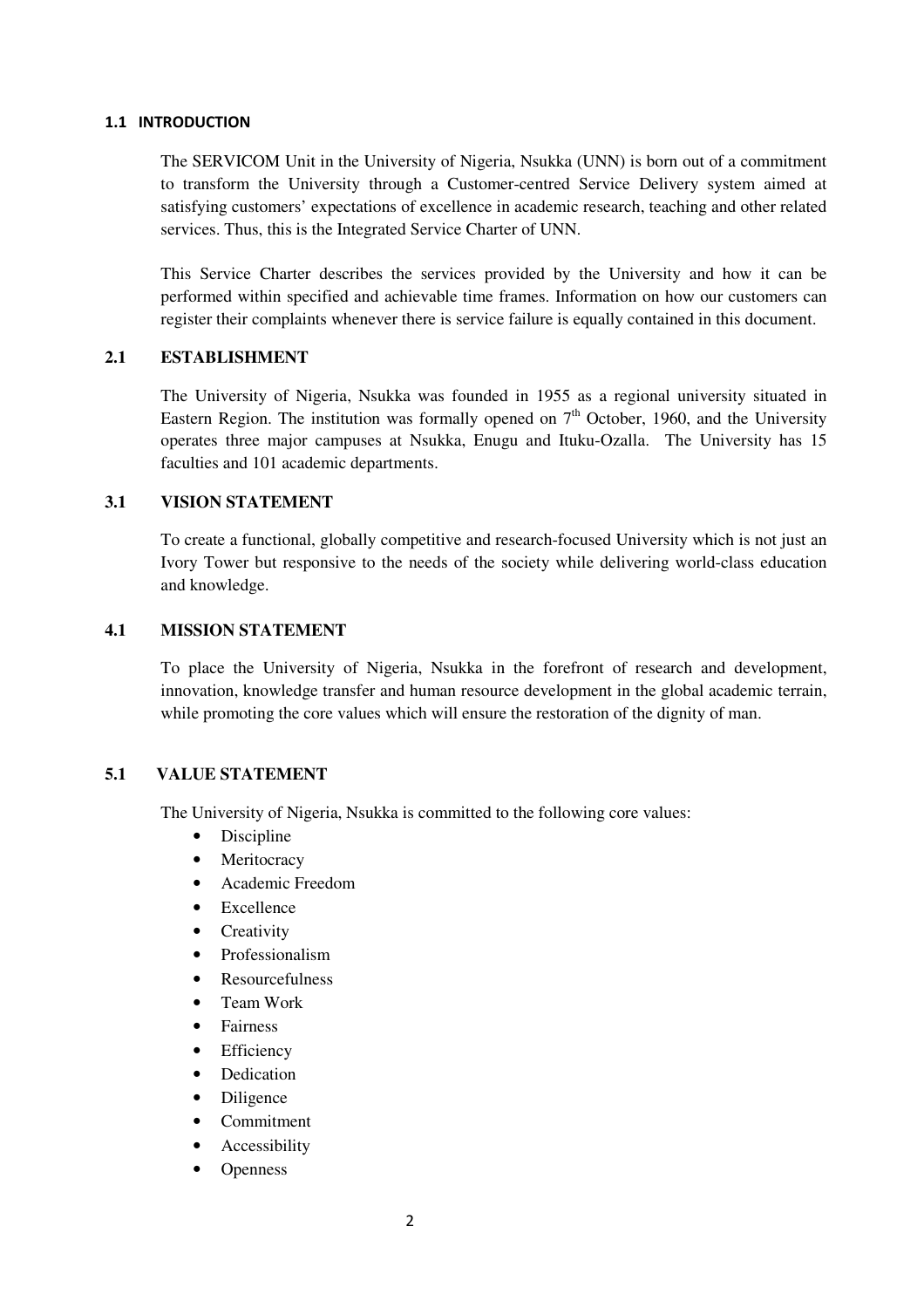- Equity
- Truthfulness
- Integrity
- Accountability
- Transparency
- Respect
- Open Mindedness
- Social Responsibility

#### **6.1 SERVICES RENDERED**

We provide quality teaching, community services and multi-disciplinary researches leading to the award of degrees and certificates in the following fields of human endeavours:

- Agricultural Extension
- Agricultural Economics
- Animal Science
- Crop Science
- Food Science & Technology
- Home Science, Nutrition & Dietetics
- Soil Science
- Archaeology & Tourism
- English & Literary Studies
- Fine & Applied Arts
- Foreign Languages & Literary Studies
- History & International Studies
- Linguistics & Nigerian Languages
- Mass communication
- Music
- Theatre & Film Studies
- Biochemistry
- Plant Science & Biotechnology
- Microbiology
- Zoology and Environmental Biology
- Accountancy
- Banking & Finance
- Management
- Marketing
- Child Dental Health
- Oral Maxillofacial Surgery
- Preventive Dentistry
- Restorative Dentistry
- Adult Education and Extra-Mural Studies
- Arts Education
- Educational Foundations
- Health & Physical Education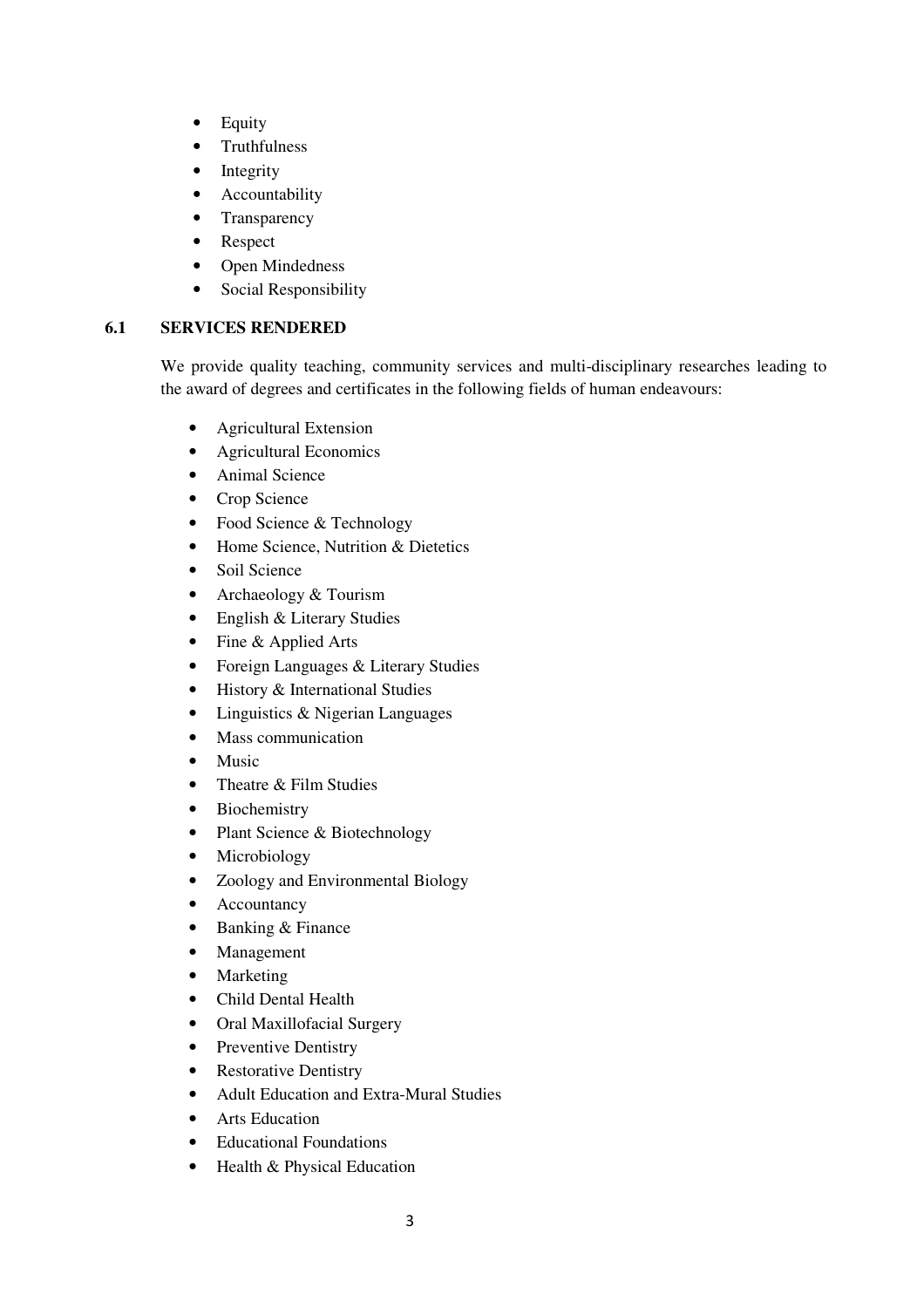- Library Science & Information Technology
- Science Education
- Vocational Teacher Education
- Agricultural and Bio-Resources Engineering
- Civil Engineering
- Electrical Engineering
- Electronic Engineering
- Mechanical Engineering
- Metallurgical & Materials Engineering
- Architecture
- Estate Management
- Geoinformatics & Surverying
- Urban & Regional Planning
- Health Administration and Management
- Medical Laboratory Sciences
- Medical Radiography & Radiological Sciences
- Medical Rehabilitation
- Nursing Sciences
- Commercial & Property Law
- International Law & Jurisprudence
- Private & Public Law
- Anaesthesia
- Anatomy
- Chemical Pathology
- Community Medicine
- Dermatology
- Haematology & Immunology
- Medical Biochemistry
- Medical Microbiology
- Medicine
- Morbid Anatomy
- Obstetrics & Gynaecology
- Ophthalmology
- Otolaryngology
- Paediatrics
- Pharmacology & Therapeutics
- Physiology
- Radiation Medicine
- Surgery
- Psychological Medicine
- Clinical Pharmacy & Pharmacy Management
- Pharmaceutical & Medicinal Chemistry
- Pharmaceutical Technology & Industrial Pharmacy
- Pharmaceutics
- Pharmacognosy & Environmental Medicine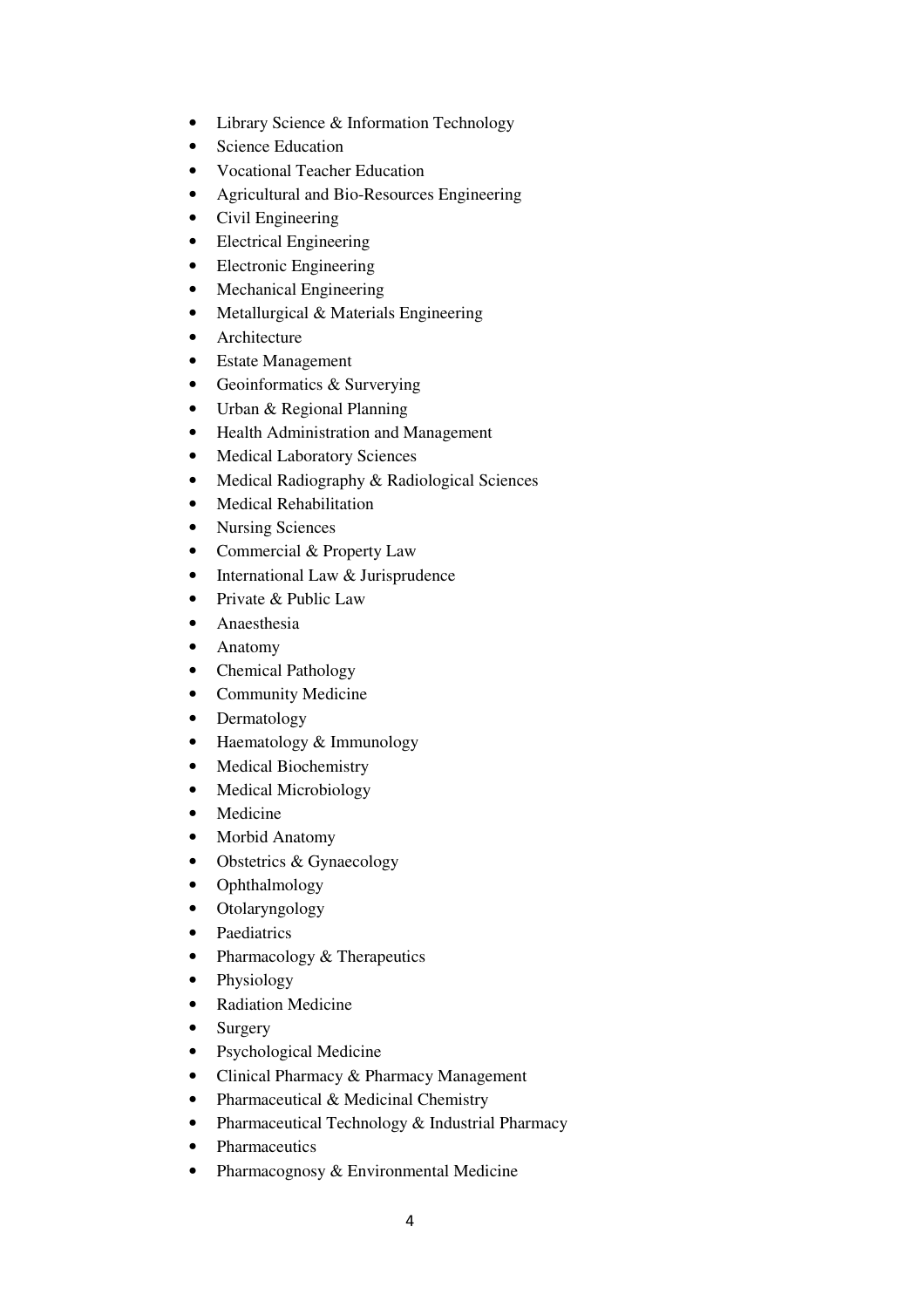- Pharmacology & Toxicology
- Computer Science
- Geology
- Mathematics
- Physics & Astronomy
- Pure & Industrial Chemistry
- Statistics
- Economics
- Geography
- Philosophy
- Political Science
- Psychology
- Public Administration & Local Government
- Religion & Cultural Studies
- Social Work
- Sociology & Anthropology
- Veterinary Medicine
- Veterinary Anatomy
- Animal Health & Production
- Veterinary Parasitology & Entomology
- Veterinary Pathology & Microbiology
- Veterinary Public Health & Preventive Medicine
- Veterinary Surgery
- Veterinary Obstetrics & Reproductive Diseases

In line with SERVICOM philosophy, we are dedicated to achieving the following principles in our service delivery in a "timely, fair, honest, effective and transparent manner":

- Provide university education aimed at producing mature, competent and conscientious graduates with appropriate skills, abilities and desire to contribute to the well being and development of the people of Nigeria, the regional and global community in accordance with the national philosophy of mutual social responsibility and international conventions.
- Provide education for national service, community outreach and development which reflect the national cultural heritage.
- Develop and transmit knowledge and skills through research and training.
- Preserve, produce, process, transmit and disseminate knowledge and stimulate the intellectual life and cultural development of Nigeria.
- Conduct examinations for the conferment and award of degrees, diplomas and other awards of the University of Nigeria, Nsukka as at when due.
- Determine who may teach, what may be taught and how it may be taught in the University of Nigeria.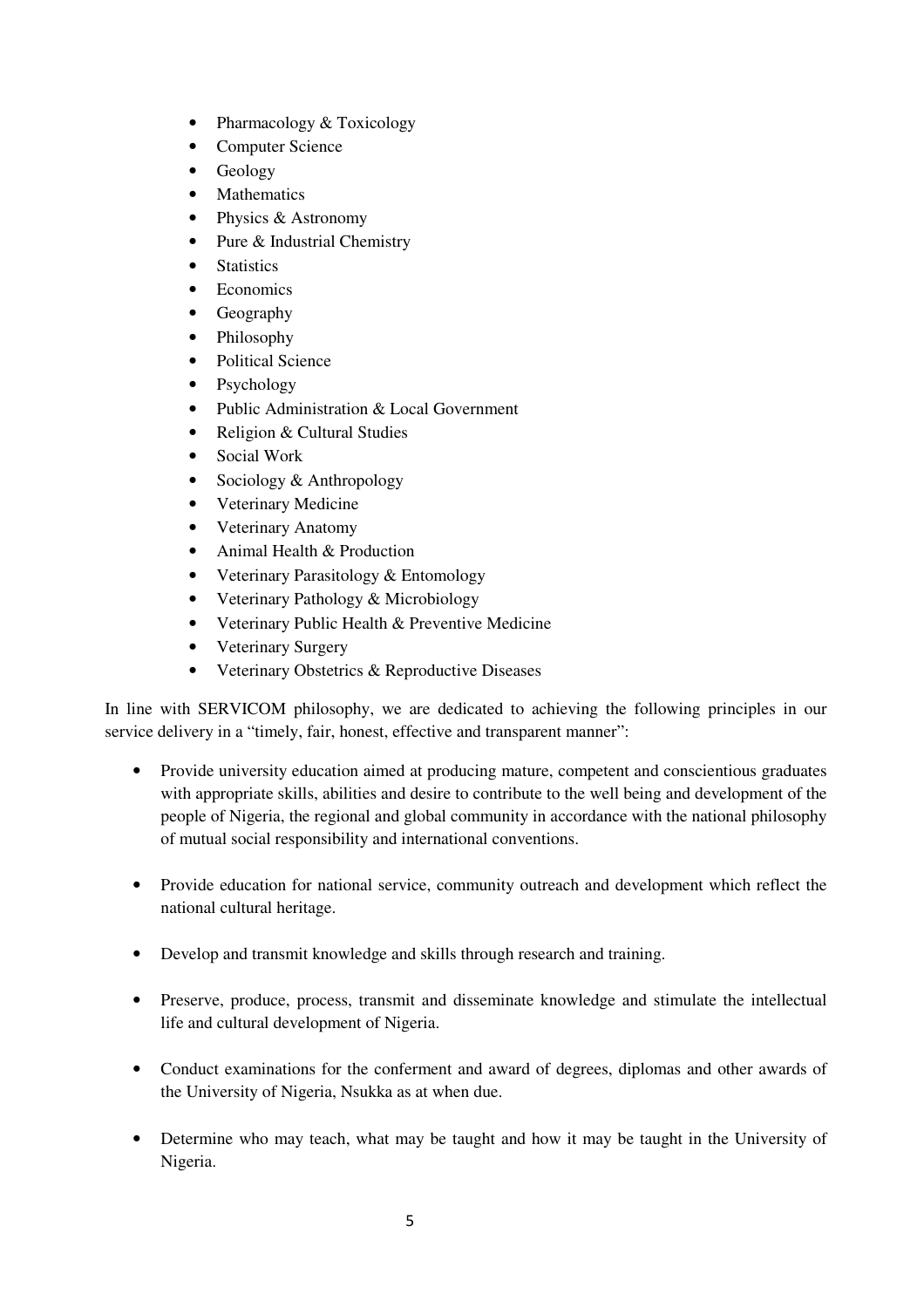- Play an effective role in the development and expansion of opportunities for Nigerians wishing to continue with their education.
- Address emerging issues of national, regional and global importance.
- Provide and maintain lecture halls, halls of residence, theatres, laboratories and libraries for effective teaching and learning as the need arises and subject to availability of funds.
- Aim to teach our students following an approved timetable and conduct credible examinations, and also release semester results within six (6) weeks after examination.
- Process and dispatch academic transcripts within fifteen (15) working days of such application (after an online application).
- Offer all certificates and diplomas for collection on the day of convocation.
- Guarantee prompt mobilisation of graduates for National Youth Service Corp immediately signals are received from the NYSC Secretariat.
- Conduct orientation for fresh student and fresh staff as at when due.
- Provide security services daily to ensure the security of lives and property of members of the University community and other customers.
- Ensure that Post-Unified Tertiary Matriculation Examination (POST-UTME) screening exercise results are released within one (1) week after the exercise.
- Guarantee prompt opening of our offices for a day's work by 8:00am (Monday- Friday).

#### **7.1 PRINCIPLES OF SERVICE DELIVERY**

The University of Nigeria, Nsukka is committed, through this charter, to the following services:

- Establishment of clear, explicit and high standard of service delivery that the stakeholders expect of a University of Nigeria.
- Provision of its clients with adequate information about the University of Nigeria's programmes, activities and services in a timely and transparent manner.
- Clear and effective communication.
- Dealing with its clients with courtesy, respect, dignity and selflessness.
- Cherishing of transparency and accountability in the provision and delivery of services.
- Promotion of meritocracy, fairness and justice at all times.
- Application of prudent use of resources so as to get value for money.
- Encouragement of the practice of dynamic and innovative approaches so as to realize continuous improvement and striving to eliminate errors, laxity and deficiency in service delivery.
- Continuously monitoring and evaluating the provision and delivery of its services.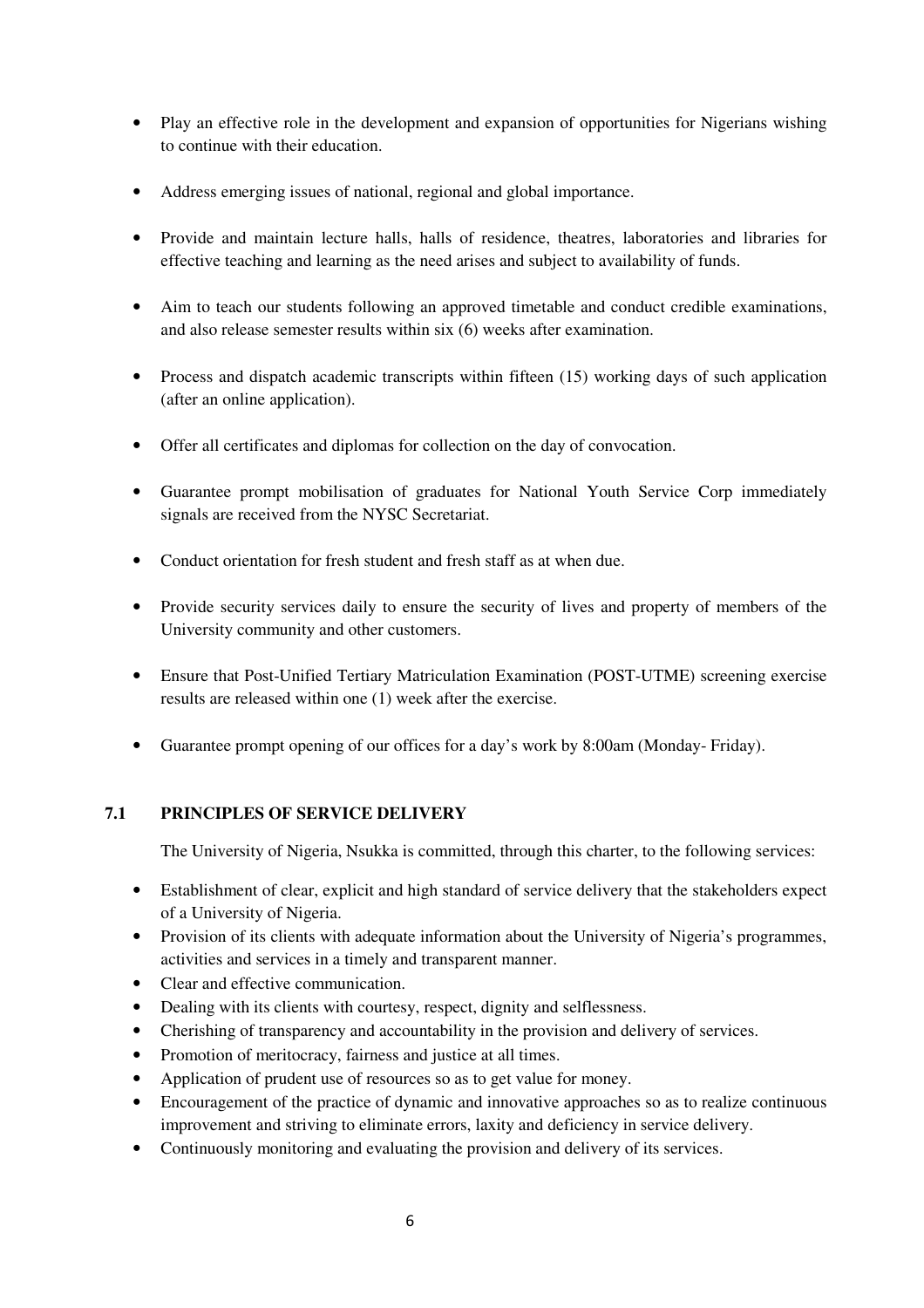#### **8.0 LIST OF OUR CLIENTS/CUSTOMERS**

#### **8.1.1 Bona fide Students**

- Undergraduate Students
- Postgraduate Students
- > Part-Time Students
- $\triangleright$  Prospective Students

#### **8.1.2 Candidates (seeking admission)**

#### **8.1.3 Staff**

- > Tenured Staff
- Contract Staff
- $\triangleright$  Ad-hoc Staff
- > Adjunct Staff

#### **8.1.4 Other Stakeholders**

- $\triangleright$  Parents/Guardians
- > Alumni
- $>$  MDAs
- $\triangleright$  Professional Bodies
- $\triangleright$  Corporate Organizations
- $\triangleright$  Donors
- $\triangleright$  Contractors
- $\triangleright$  Partners
- $\triangleright$  General Public

#### **9.1 PERFORMANCE TARGETS/CUSTOMERS' EXPECTATIONS**

Customers are entitled to:

- $\triangleright$  Quality teaching and supervision.
- $\triangleright$  Quality research and reports.
- $\triangleright$  Transparent admission procedure.
- $\triangleright$  Sustained and undivided attention to complaints.
- $\triangleright$  Provision of academic programmes that are relevant to Nigeria's developmental needs and priorities.
- $\triangleright$  Prompt release of results of examinations and tests.
- $\triangleright$  Prompt release of certificates and transcripts on demand.
- $\triangleright$  Professionalism on the part of our members of Council, staff and students.
- $\triangleright$  Good accommodation and conference facilities.
- $\triangleright$  Transparent performance appraisal system.
- $\triangleright$  Modern library facilities and services.
- $\triangleright$  Service delivery that is cost effective, efficient and transparent.
- $\triangleright$  Adequate sporting facilities.
- $\triangleright$  Speedy and transparent responses to request and enquiries.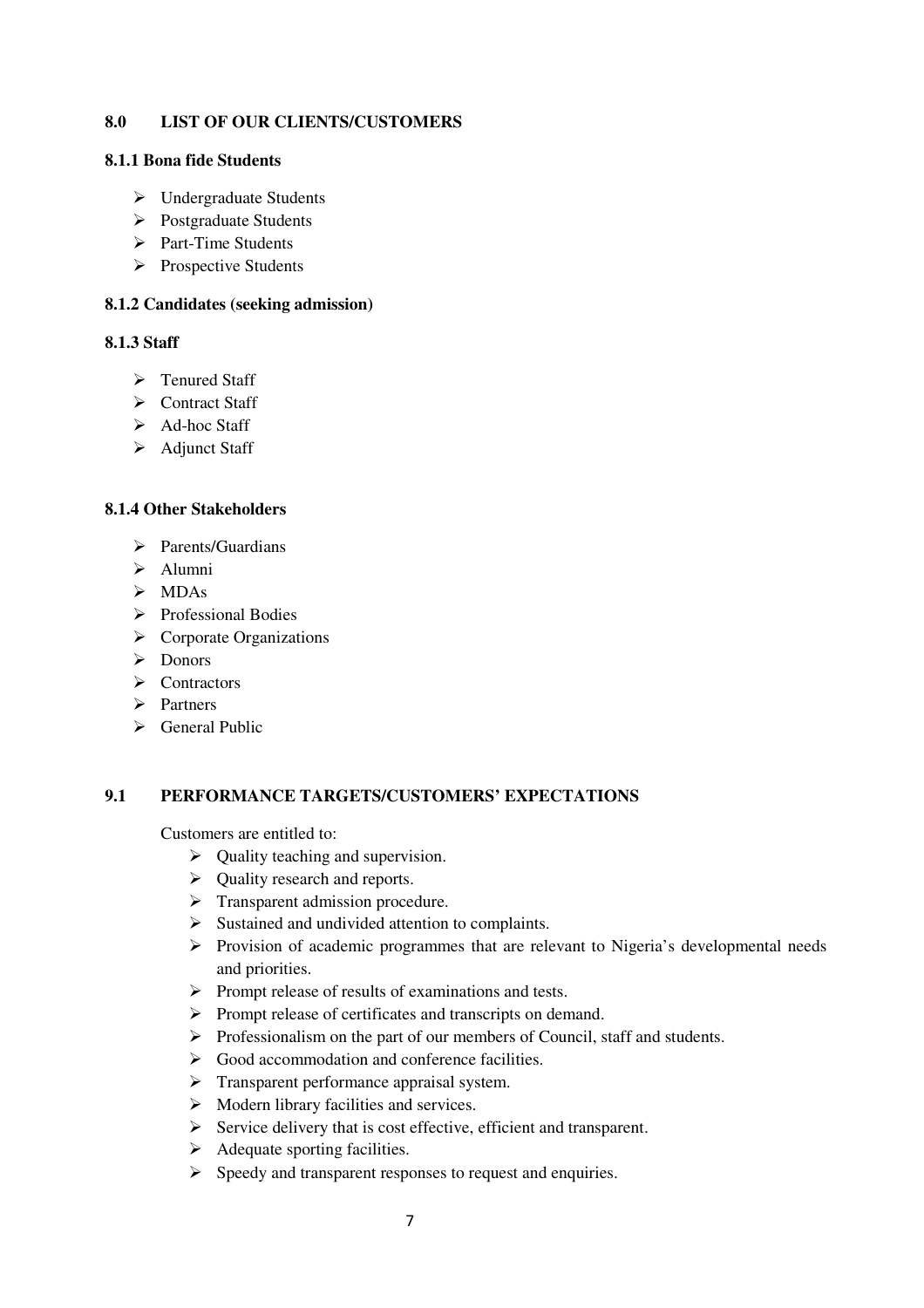- **Efficient feedback and grievance redress mechanism.**
- $\triangleright$  Speedy processing of collaborative agreements.
- $\triangleright$  Easy and quick payment procedures.
- $\triangleright$  Sensitivity to the needs of all, especially those with special needs.
- $\triangleright$  Cordial staff-students relationship.

#### **10.1 CUSTOMER OBLIGATIONS/ RESPONSIBILITIES**

In order to achieve our set goals, performance targets and obligations, we expect our customers

to:

- $\triangleright$  Support our programmes, activities and services.
- $\triangleright$  Present credible credentials.
- $\triangleright$  Follow laid-down rules, regulations and procedures.
- $\triangleright$  Pay all approved charges as at when due.
- $\triangleright$  Attend lectures, seminars and laboratory sessions punctually.
- $\triangleright$  Attend scheduled meetings punctually.
- $\triangleright$  Ensure punctuality to work and prompt discharge of duties and services.
- $\triangleright$  Abstain from anti-social activities, such as cultism, examination malpractices, alcohol and drug abuse, fighting, vandalism, reckless driving, etc.
- $\triangleright$  Practice student and trade unionism without external influence or primordialism.
- $\triangleright$  Observe the basic tenets of courtesy and respect in dealing with staff, students and the general public.
- $\triangleright$  Report lawless colleagues to the University authority.
- $\triangleright$  Treat students and staff with fairness at all times.
- > Offer constructive criticisms and suggestions for improvement on observed shortcomings.
- $\triangleright$  Report cases of service failure, complaints, suggestions and feedback at the designated grievance redress centres.

#### **11.1 MONITORING AND REPORTING OF PERFORMANCE**

The University of Nigeria, Nsukka will monitor performance against the service charter through the following means:

- Monthly Performance Appraisal [MPA] meetings of the Local Service Frontliners.
- Bi-monthly collation and analysis of complaints and feedback by SERVICOM Unit.
- Quarterly Performance Appraisal [QPA] meetings of the SERVICOM Committee and the Focal Officer.

We will report our performance by:

- Publishing performance against the Charter Commitments in the Annual Report.
- Publishing the performance on the University Website.

#### **12.1 STAKEHOLDERS' PARTICIPATION**

We expect the following from our stakeholders:

• Proper policy formulation by government.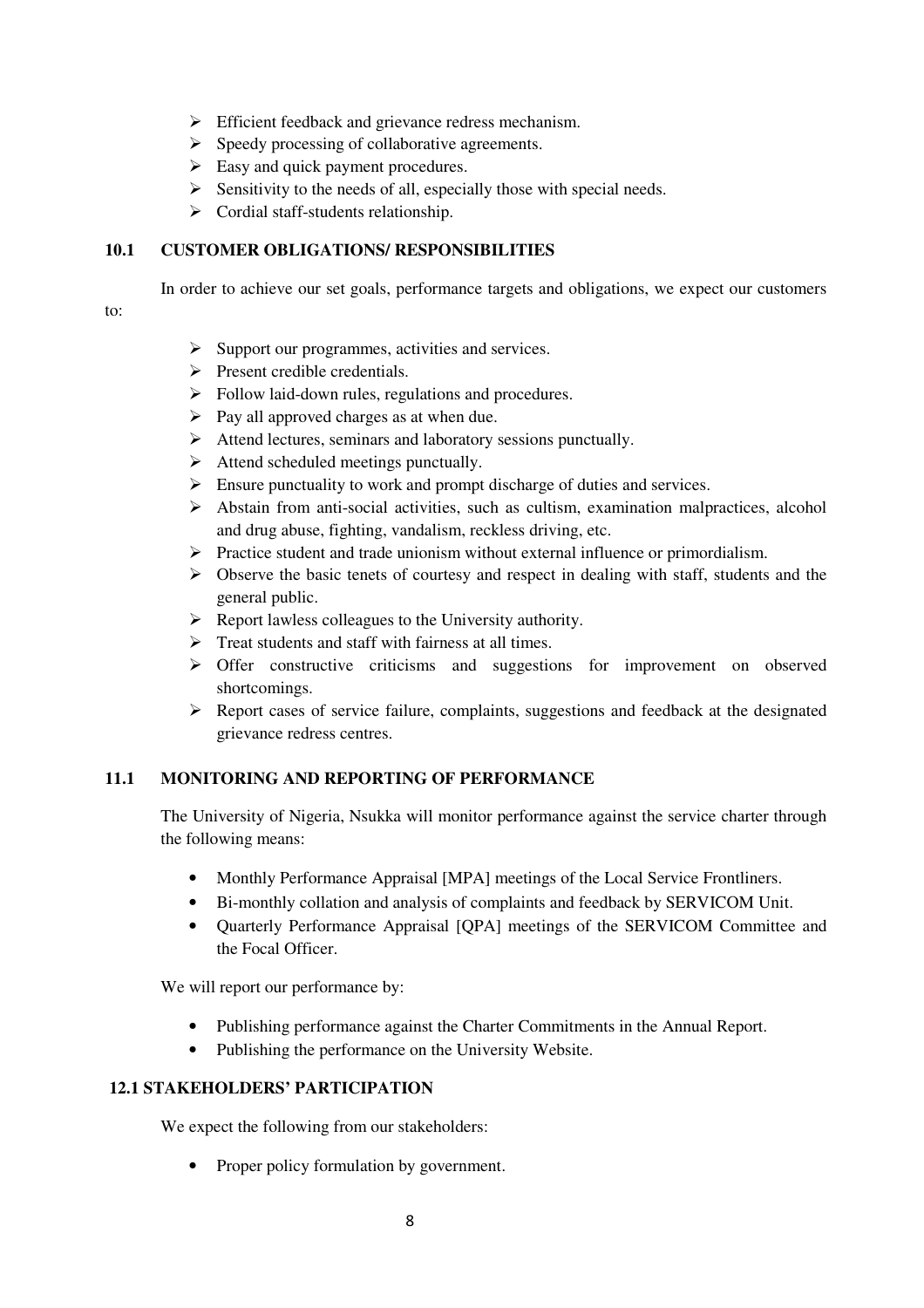- Improved funding from Government.
- Partnership with corporate organizations and Organised Private Sector in providing basic amenities, sponsorship of Awards, Scholarships and Competitions.
- Institution of Endowment Funds, donation of lecture facilities, and scholarships to help mitigate existing limitations.
- Involvement in University Administration's consultations and interaction with the customers prior to, and during, UNN Founder's Day celebrations, Matriculation exercises and Convocation ceremonies.

#### **13.1 SENSITIVITY TO SPECIAL NEEDS OF CUSTOMERS AND CLIENTS**

We are committed to providing for our customers/clients the following:

- Comfortable accommodation in the hostels.
- Consideration of other special needs of customers/clients in all new physical structures in the University.

#### **14.1 EXISTING LIMITATIONS**

- Insufficient infrastructure for learning, teaching and research such as Lecture Halls, Theatres, Classrooms, Laboratories/ Studios, Library facilities and Office accommodation.
- Insufficient funding from public sources.
- Rapid expansion of student population resulting in high Staff/Student Ratios.
- Insufficient student accommodation on campus.
- Occasional disruptions of University activities through industrial actions by the various Unions.
- Different policies from government (on the same issue) pertaining to administration, conditions of service, funding, industrial relations, etc.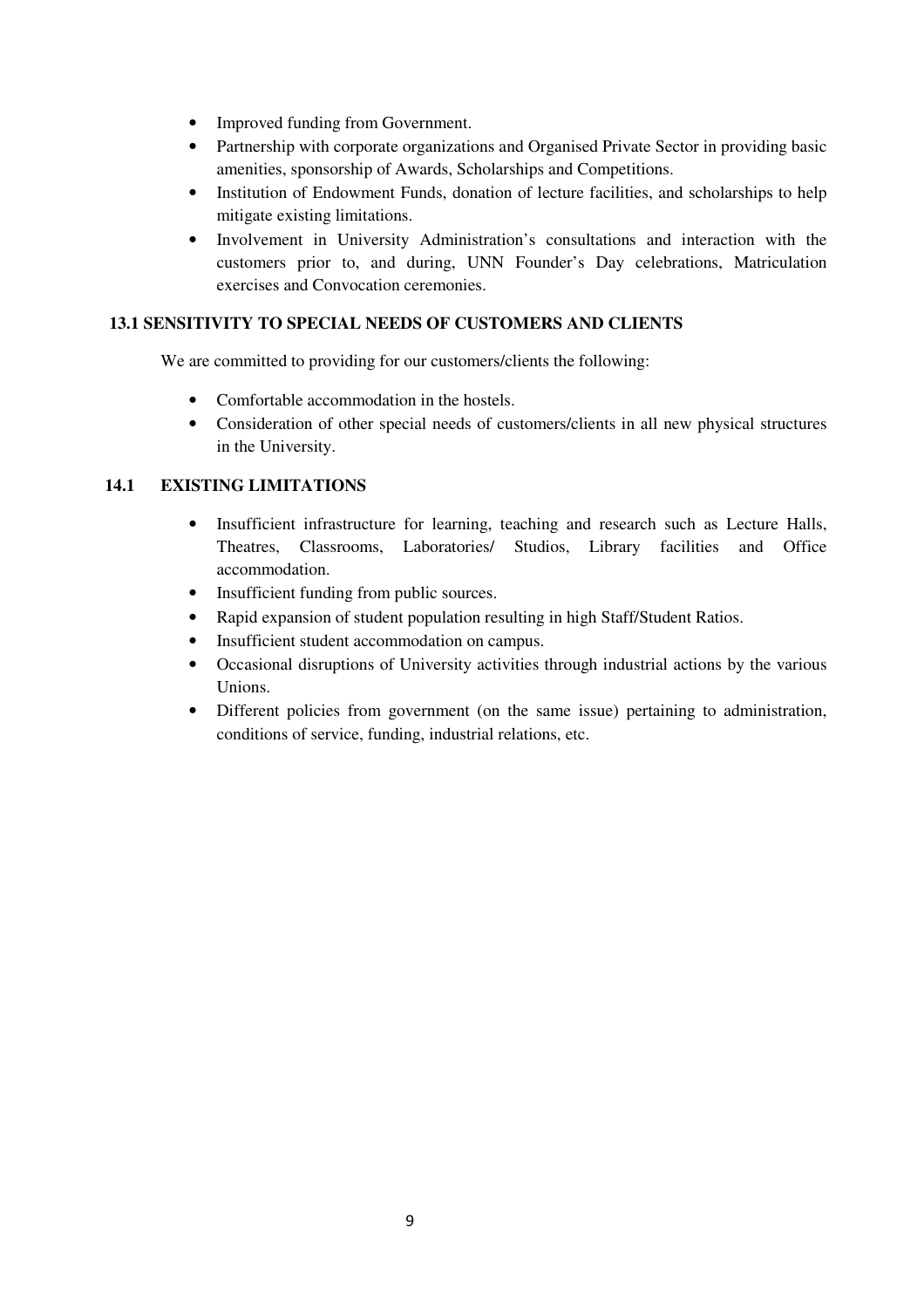### UNIVERSITY OF NIGERIA, NSUKKA

## COMPLAINTS POLICY

#### **1.1 INTRODUCTION**

The University of Nigeria, Nsukka pledges its obligations to address all complaints and suggestions as soon as they are received. However, clients are encouraged to make genuine complaints and suggestions to the University through the principal (or designee) by way of address in person, post, telephone or e-mail. In cases where service delivery is unsatisfactory, redress may be sought amicably and with mutual understanding.

The University of Nigeria, Nsukka will handle any complaints through:

- The SERVICOM Help Desk.
- Maintaining a register of all complaints and suggestions.
- Maintaining a suggestion box.
- Guaranteeing confidentiality and privacy in respect of complainants' identity and rights.
- Encouraging complainants to identify themselves in view of practical difficulties that could arise in handling anonymous grievances.
- Acknowledging receipts of complaints within 2 working days (NB: Timeline depends on channel of complaint communication).
- Endeavouring to handle complaints within one month.
- Maintaining interactive website for complaints and suggestions.

#### **2.1 RESPONSES TO ADMINISTRATIVE ISSUES**

| S/NO           | <b>SERVICE</b>                            | <b>TIMING</b>                                  |
|----------------|-------------------------------------------|------------------------------------------------|
| 1              | Newly admitted Undergraduate Students     | Thirty (30) days from date of Screening        |
|                | will be notified via University website   | Exercise                                       |
|                | and national dailies                      |                                                |
| 2              | Newly admitted Postgraduate Students      | Thirty (30) days from date of Screening        |
|                | will be notified via University website   | Exercise                                       |
|                | and national dailies                      |                                                |
| 3              | Postgraduate students will receive their  | Six (6) weeks from the date of                 |
|                | Semester results via University website   | submission of results as stipulated            |
|                |                                           | by PG School                                   |
| $\overline{4}$ | Undergraduate and postgraduate students   | Within two (2) weeks of payment and            |
|                | who meet all University graduation        | receipt of applications                        |
|                | requirements will have transcript sent to |                                                |
|                | stipulated locations                      |                                                |
| 5              | Filling in advertised vacant positions    | Within six $(6)$ months from the date          |
|                |                                           | of the advertisement                           |
| 6              | Making e-payments                         | Within seven $(7)$ days of receiving a voucher |
|                |                                           | (with all relevant documents)                  |
| 7              | Receiving visitors in offices             | Within 5 minutes of arrival                    |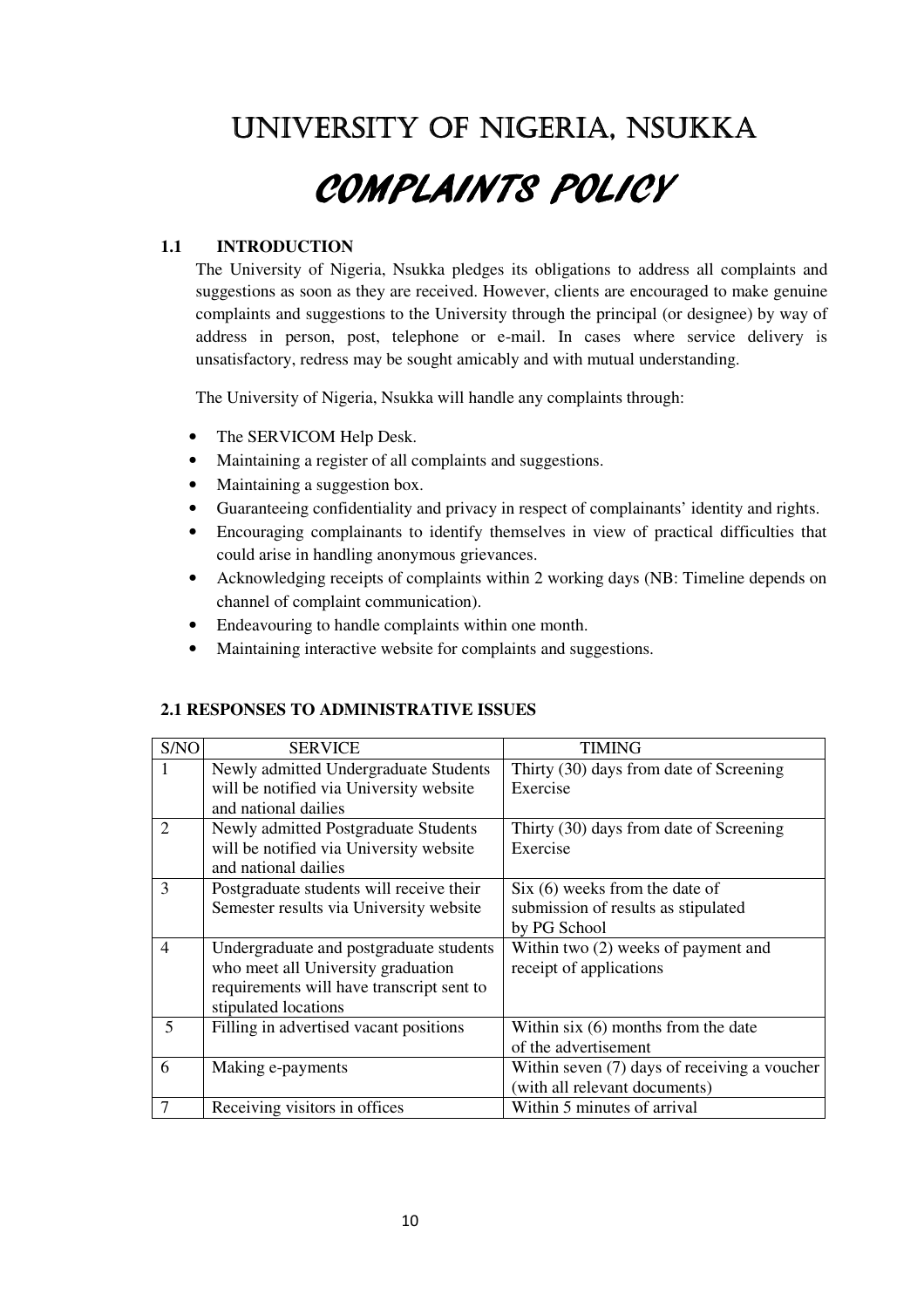#### **3.1 COMPLAINTS MANAGEMENT**

A complainant may be made to the SERVICOM Unit about any matter connected with the exercise of the University's functions or by anyone affected by the actions of the University or its employee. This Policy (and the supporting procedures) aim to:

- a) Find out what happened.
- b) Satisfy the complainant that their concerns are being addressed.
- c) Involve complainants in decisions about how their complaints are being handled.
- d) Make sure a complainant receives an apology where this is appropriate and in line with the principles for remedy.
- e) Take into account the outcome of any investigation from the complaints in order to improve the way the University functions.
- f) Ensure that no employee of the University is embarrassed by false complaints.

This Policy and the supporting University's complaint procedure have been written in accordance with the requirements of **SERVICOM Nigeria.** 

#### **3.1.1 RESPONSIBILITY FOR COMPLAINTS MANAGEMENT**

- The UNN SERVICOM Unit Complaints Desk Officers are designated to receive complaints from the units under them, document and investigate all complaints in the first instance and report all complaints to the UNN Focal Officer.
- The UNN Focal Officer has been designated as the Officer to manage the procedure for handling and resolving complaints on behalf of the University. This Officer will also, where appropriate, ensure that any necessary action as a result of an outcome of an investigation is properly implemented and monito1red.

#### **3.1.2 PROCEDURE FOR DEALING WITH COMPLAINTS**

A procedure has been established to support this Policy, and to give clear guidance on how to handle complaints and any action from the outcome of investigation. The procedure manifests on four (4) levels as follows:

#### **LEVEL 1: UNIVERSITY OF NIGERIA, NSUKKA SERVICOM UNIT**

If you have complaints, please contact:

- (i) The Complaints Desk Officer, Mr. Mike Asogwa, via 07035353652, or visit at SERVICOM Unit, Office of the Vice-Chancellor, University of Nigeria, Nsukka; **OR** the nearest SERVICOM Window, that is, any SERVICOM Guild member, in your Faculty or College.
	- $\triangleright$  We commit to acknowledge your complaint within two (2) working days.
	- $\triangleright$  We commit to communicate our intended actions within three (3) working days.
	- $\triangleright$  We will endeavour to resolve any complaint within two (2) weeks.

If you are still unhappy or the compliant is still unresolved, you can contact:

- (ii) Professor Chikelue Ofuebe, Focal Officer, SERVICOM Unit, Office of the Vice-Chancellor, University of Nigeria, Nsukka. Phones: 09051877779;
	- $\triangleright$  We commit to acknowledge your complaint within two (2) working days.